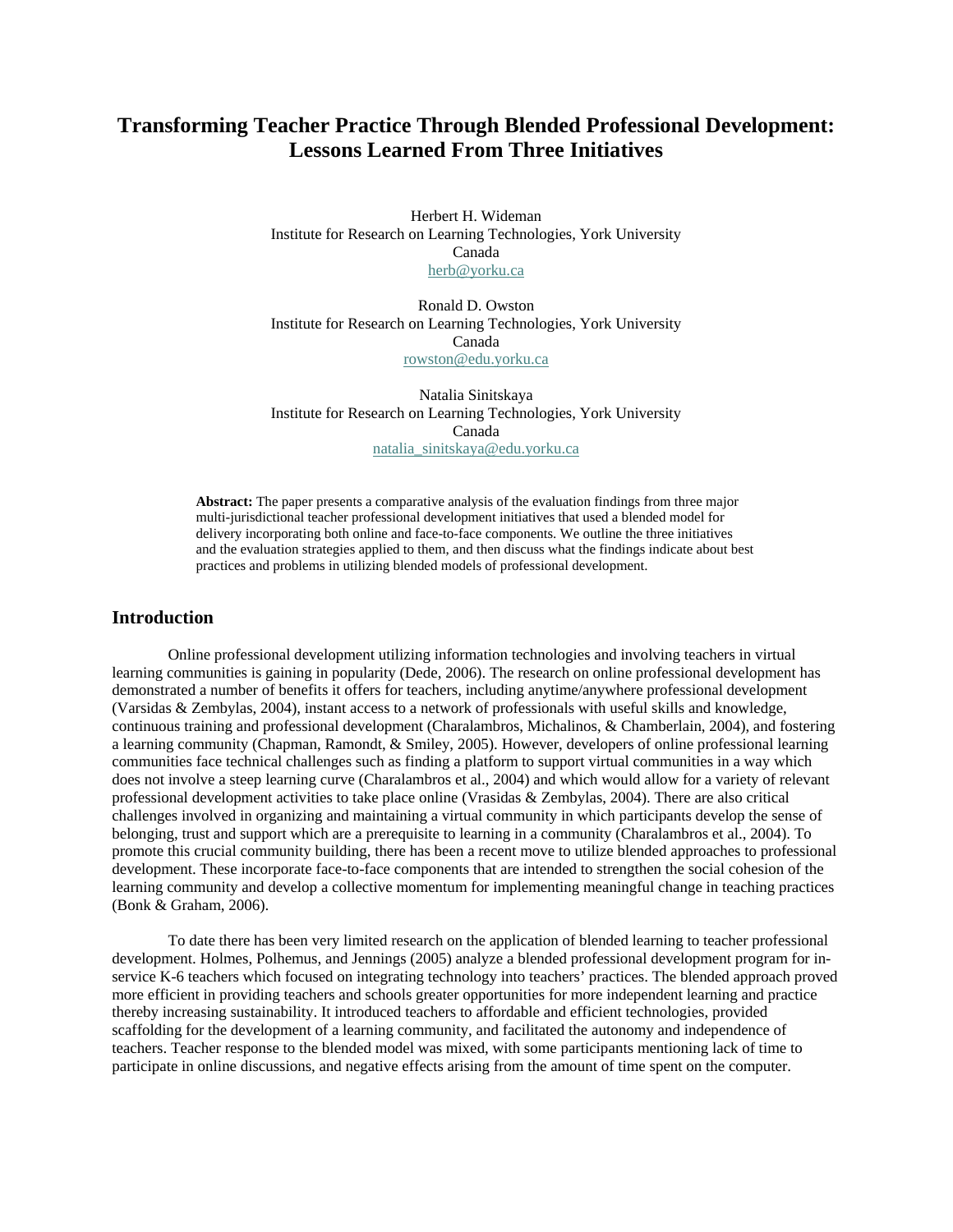To further our understanding of the contexts, conditions, and practices that contribute to the success or failure of blended learning for professional development, this paper integrates key evaluation findings from three major multi-jurisdictional professional development initiatives that employed a blended learning model. We first outline the three projects and the evaluation strategies we applied to them, and then consider what the findings indicate about best practices and problems in utilizing blended models of professional development.

#### **Advanced Broadband Enabled Learning**

The Advanced Broadband Enabled Learning (ABEL) initiative was designed to facilitate the transformation of teaching by establishing a sustainable collaborative learning community for teacher growth that incorporated the use of broadband technologies. The project provided teachers in selected high schools in Alberta and Ontario with access to videoconferencing hardware in their schools, a range of software applications, the technical and pedagogical support needed to use these applications, online professional resources, some teacher release time funding (from the participating boards of education), and access to Canada's high speed data network CA\*Net 4. ABEL's goal was to provide teachers with opportunities for continuous self-directed professional learning on the job in partnership with colleagues in the project, and to move teaching toward being more learnercentered, collaborative, and inquiry-based. Supported by specialist experts, over two school years teachers participated in a combination of large group videoconference events that focused on key themes (e.g., the use of ABEL tools, inquiry learning, and effective videoconferencing techniques), and small group subject area-specific videoconferences in which they brainstormed, planned learning events, and sought out colleagues with whom they could develop cross-class and inter-provincial student learning projects. Facilitated online discussions (such as book discussions) and voluntary professional development activities and assignments were also used.

The development of learning events and projects was facilitated by post-secondary advisers and learning leaders associated with ABEL, who supported teachers in incorporating inquiry learning approaches into their initiatives. The projects were implemented in the classroom, and could incorporate one or more of a number of elements, including class to class videoconferencing sessions, the use of streaming media from repositories, student creation of web pages, PowerPoint presentations or other digital artifacts, and videoconferences with leading experts or participants in significant events. Projects ranged in extent from bringing in a guest speaker as an enrichment activity to having students work over several weeks on inquiry-oriented projects which incorporated videoconferencing events to support collaboration with another class. Both students and teachers made use of the ABEL Community web site, which provided discussion forums, chat, a calendar of ABEL events, and a portal to the suite of ABEL software tools and online resources. These tools included WebCT, the widely-used course management system, and Intelligence Online (http://www.myio.org/), an online learning application that guides teachers through the process of creating and implementing inquiry-based learning projects. In addition, the teachers attended two three-day, face-to-face Summer Institutes for community building and professional development.

#### **Teacher eLearning Project**

In two consecutive years, the Teacher eLearning (TeL) Project provided blended professional development for about 100 grade 6-8 math teachers (year 1) and science/technology teachers (year 2) in the Greater Toronto Area. TeL had two main goals with regard to mathematics and science/technology education: (1) to improve teacher attitudes, knowledge, and classroom practice; and (2) to improve student attitudes toward, engagement in, and learning of the subjects. The program began at the start of the school year with a daylong face-to-face session followed by an eight week online session that included facilitated discussions and assignments. This pattern was repeated two more times, with the addition of a final face-to-face session. The program's pedagogic focus was on building teacher capacity and motivation for employing student-centered and inquiry-based approaches to math and science teaching. All of the modules in TeL related directly to the Ontario provincial curriculum that the teachers in the project were responsible for teaching. The face-to-face sessions, which were led by curriculum consultants from participating school districts, typically began with a whole group introduction to the upcoming module topic in the morning. During the afternoons teachers participated in one of four or five multi-school teams (teams which persisted throughout the project to build social cohesion). This gave teachers an opportunity to work at hands-on activities, share their experiences in trying out ideas in their classrooms, and discuss the topics presented during the morning.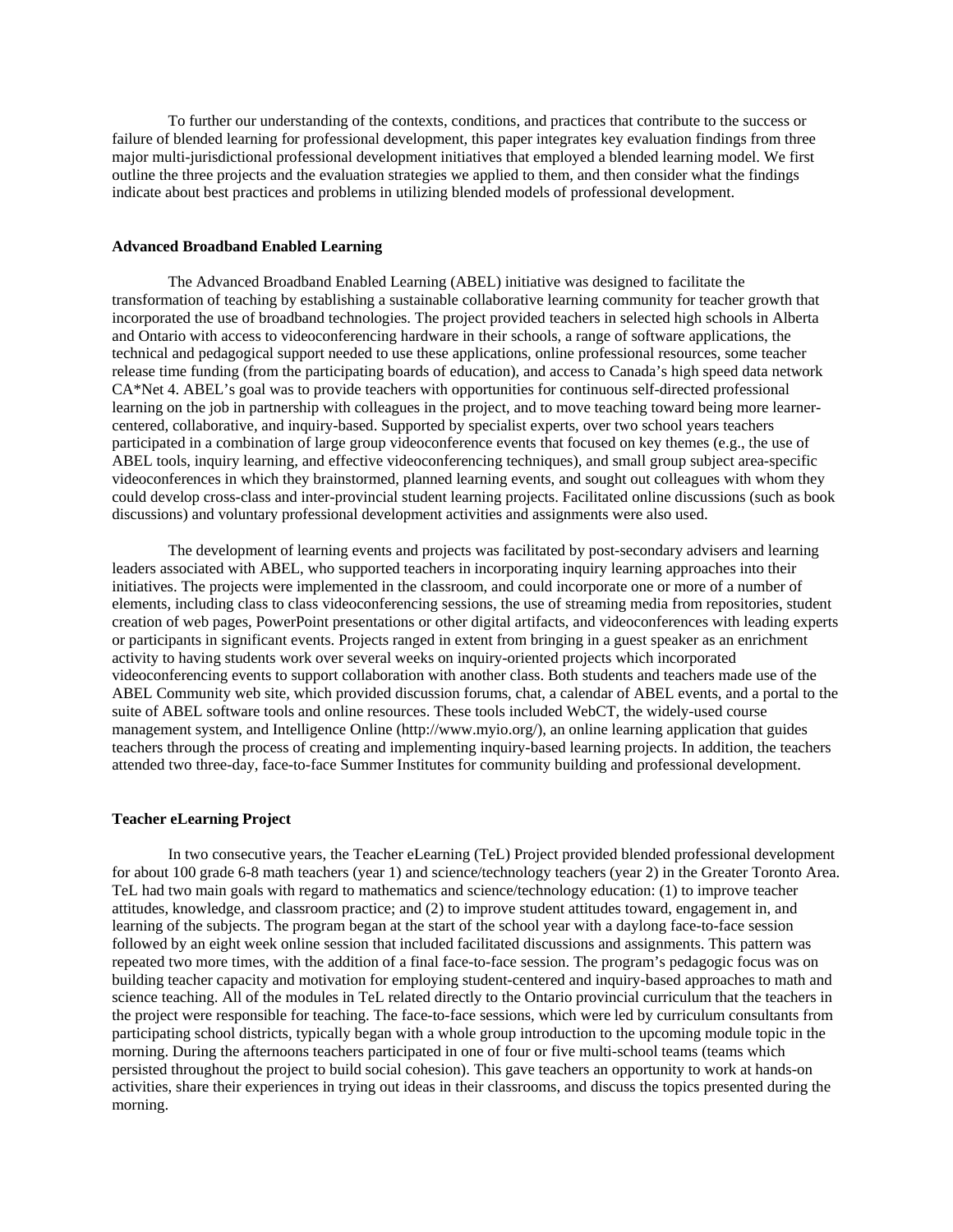Each week of the course had structured activities. In any given week participants might do any combination of the following: download professional articles, video teaching examples, interactive applets, worksheets, and forms; join live moderated chat sessions; discuss in online forums their implementation of program activities in their classes; post reflective journals about their experiences trying out TeL Project activities; or upload their work. Each of the online discussion groups was led by an expert teacher hired to facilitate the discussions.

Schools that had teachers participating in TeL were provided with a budget to hire substitutes for teachers attending the face-to-face sessions; they were also given funds to release teachers from their classrooms for a half day per week during the eight-week online periods to provide them with time to plan and participate in online activities.

#### **Learning Connections**

The Learning Connections (LC) project is directed at enhancing student achievement in literacy and numeracy in grades four through six through the provision of blended learning focused on advanced, evidence-based teaching practices. The specific intent of Learning Connections is to build capacity within the participating districts and schools to further student literacy/numeracy learning and achievement and to support the participants as they implement the Ontario Ministry of Education's Foundations program to advance literacy and numeracy (Ontario Ministry of Education, 2004a, 2004b). It is designed to be job-embedded, focused on classroom practice, collaborative, and to build a learning community that supports risk-taking and change. An ongoing project, its participants include lead literacy and numeracy teachers, specialists, and administrators from nine Ontario school districts (six Anglophone, three Francophone). Building on the technologies and processes developed in ABEL, it has incorporated two three-day Summer Institutes to date for professional development and community building. These institutes serve to familiarize new members with the goals, activities, and technologies of Learning Connections, and make it possible for participants to establish the personal contacts that are vital to sustaining the online life of the learning community. Keynote speakers and expert panelists offer talks and workshops on all aspects of literacy and numeracy education, and training sessions are offered on the use of various portal components and software tools the project supports, such as videoconferencing and blogging tools.

Learning Connection's online presence makes use of a Web community portal, broadband networks, and ICT applications to provide activities and resources for professional development and community building. Access is provided via live videoconferencing and streamed media to literacy and numeracy experts who make presentations and lead discussions on teaching and assessment strategies. The portal is used to deliver professional development activities and assignments in literacy and numeracy that are grounded in grounded in classroom practice as well as mentored discussion groups on critical topics and questions in numeracy and literacy education. The web-based portal also provides access to a calendar of upcoming events, ICT tools, and multimedia-based professional development resources such as videos of expert classroom teaching, teaching guides, and LC research summaries. Our evaluation of this project has completed its first two interim phases.

#### **Evaluation strategies**

The evaluations of all three projects were guided in part by Guskey's (2000) professional development evaluation framework. This model encourages the evaluator to collect data on teacher perceptions, teacher learning, school context, classroom implementation, and student outcomes. The primary sources of data were semi-structured interviews and focus groups conducted with the teacher-participants, participant and student surveys, transcripts of participants' online discussions, and observations of many of the programs' professional development activities such as videoconferences and face-to-face sessions at Summer Institutes and workshops. Likert-scaled survey data was subject to statistical analysis; all other data was qualitatively coded and analyzed using standard qualitative techniques.

## **Design and Implementation Factors Critical for Success**

A comparative analysis of the three projects' evaluation findings illuminated several factors common to all projects which had a very substantial impact on the level of success of these blended initiatives in transforming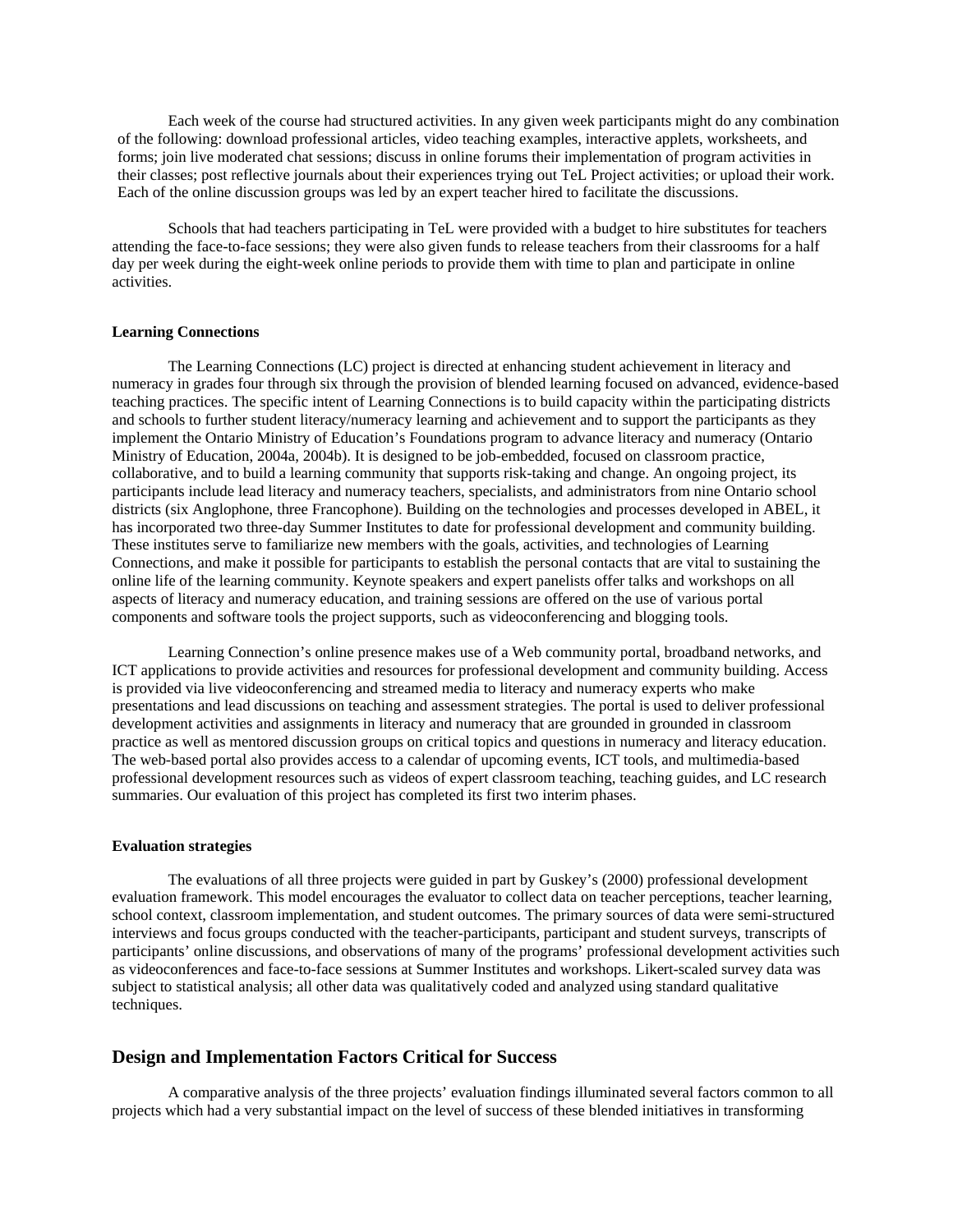teacher practice. The major factors are discussed below, together with evidence supporting their importance taken from the project evaluations.

*The development of a cohesive learning community* is essential to project success. Blended programs which begin with substantial face-to-face contact are more successful at establishing the necessary social rapport and professional focus at an early stage, fostering the interest and engagement that is required for changing teacher practice. This strategy was used with the Teacher eLearning Project, and participating teachers noted in their postprogram focus groups that their initial all-day group sessions helped to establish the social contacts needed within their small working clusters that made it easier for them to work together online and helped to build an enthusiasm for participation in the project. By way of contrast, the failure of both the ABEL and Learning Connections projects to involve significant numbers of participants in their initial face-to-face Summer Institutes (due to delays in getting project participants selected) had a deleterious effect on the initial participation in online community activities and use of community resources which took many months of staff contact and encouragement to redress. Face-to-face sessions may be costly but are essential to building a strong and mutually strengthening learning community, and should occur several times over the course of the program to sustain motivation and persistence. These sessions need to be focused on promoting reflective dialogs and interactive activities rather than whole-group presentations by experts (pre-session distribution of background readings and video can provide the necessary knowledge base for successful face-to-face sessions). Participants can then use their meeting time more productively for curriculum building and practicing new pedagogical techniques. Large-group videoconference sessions in which most participants had very little opportunity to interact, spending nearly all of the time listening to speakers, were viewed as largely unhelpful by ABEL and LC participants. Both they and the Teacher eLearning participants valued opportunities to try out strategies, share experiences, and engage in reflective discussion much more highly.

*A project's online portal interface* as well as the software tools employed in the project should be as reliable and simple to use as possible to minimize potential participant frustration that might limit use, without sacrificing needed functionality. Both the ABEL and Learning Connections portals were overly complex in their initial iterations and teachers reported that this complexity and the difficult-to-manage interface associated with it were a definite disincentive to use. Many of these problems could have been overcome had the developers carried out some rapid, simple usability testing of their portals before going live (see Nielsen, 2007). In the final phase of the TeL project some teachers who made use a simpler and more visually attractiveBlackboard-based reported being more willing to make use of it than others who had to employ a more complex custom-developed portal used through the first phases of the project.

*Reliability and simplicity of use* was paramount for those attempting to set up and participate in videoconferencing activities in the ABEL and LC projects. Both of these projects employed videoconferencing solutions that utilized custom computer hardware, software, and cameras. Setting up and operating this equipment took a considerable amount of time for some participants to get comfortable with, as there was some unavoidable complexity involved in connecting components, establishing network connections, and stabilizing reliable audio and video links with other participants in multipoint videoconferences via a central conference "server". While many teachers (primarily those with higher levels of computer skill) were able to master the necessary steps without significant difficulty, others were dissuaded from attempting it without help, and a few who had encountered failures expressed frustration and were not willing to pursue its use further. One strategy that proved moderately successful at a few sites was to train a cadre of technically-proficient student volunteers to set up and maintain the videoconference session. As software improves and network technologies advance, simpler and more reliable videoconferencing solutions (such as that offered by Macromedia's *Breeze*) offer the promise of more reliable videoconferencing.

*Effective projects have substantial support from administrators*, who are aware of the project's demands on teachers and work to accommodate these needs effectively so teachers have the time they need to succeed. In both the LC and TeL projects, support of principals was a key factor in teacher participation levels and perceived project value. Any failure on the part of principals to provide or adequately schedule teacher release time budgeted for in the projects would decrease participation levels and often lead to marginal teacher involvement over the course of the project. Having adequate time to participate was widely cited by teachers as being the greatest prerequisite for maintaining or increasing participation in all of these projects.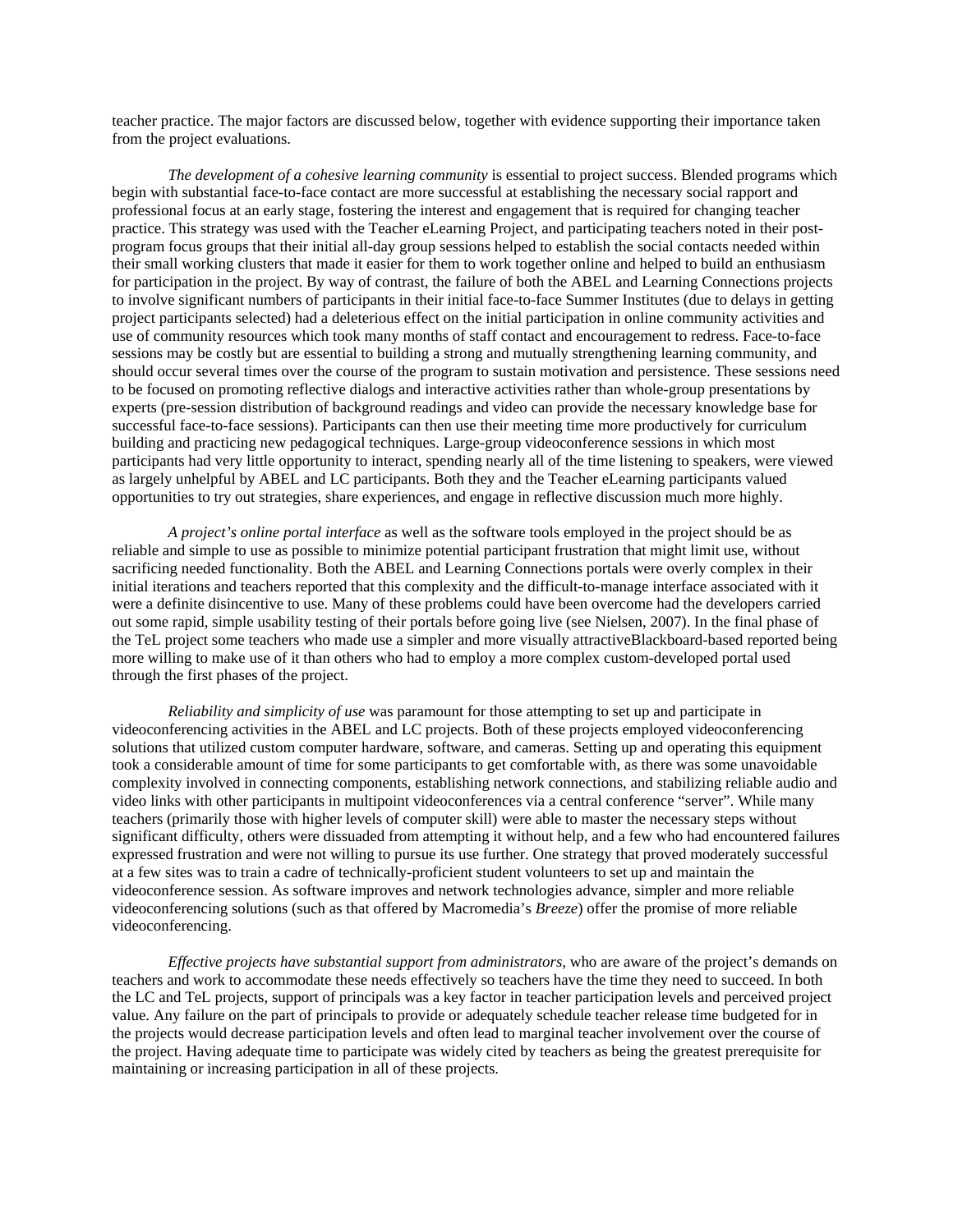*Successful projects provide a mechanism to keep participants "plugged in"* to the community, such as emailed reminders of upcoming events and project deadlines. Without these reminders participants (especially those not taking part in ongoing assigned tasks or discussion that are mentored or facilitated) tend to lose connection with the project and reduce participation in the community in the press of other work.

*Facilitators are essential* to projects to support online professional development activities and dialogues, and to help build a virtual learning community. Effective projects ensure that their facilitators are well trained and have opportunities to discuss problems and issues. The level and quality of facilitator participation correlated highly with teachers' perception of the professional value of their participation in reflective discussions around questions and assignments in the TeL Project. During the first year project facilitators were not specifically trained on how to lead online discussions successfully; however, during the second year training and monthly telephone meetings of facilitators were held in order to improve the quality of their work, and as a consequence, teacher participation improved. An initial lack of expert literacy/numeracy facilitator involvement in the online components of the LC project contributed to the dearth of activity in its discussion and study forums over the first year of its operation.

*A critical component of effective projects is the ongoing monitoring of participant needs* through a number of avenues, including periodic formative evaluations, participant surveys, and the provision of channels for informal feedback to project staff to catch misdirections early before participants become too frustrated or apathetic to continue. Project personnel for both the ABEL and LC projects, in cooperation with the project evaluators, actively sought feedback through both formal and informal channels, and used this feedback to begin to address the difficulties participants perceived as interfering with community building and the project's impact on professional development and teaching practice. Remedial steps taken included the simplification of the portal design and interface (ABEL and LC), a move from whole-group to smaller subject-oriented interest-group videoconferences (ABEL), the provision of more activities and content focused on improving classroom practice (LC), and greater integration with and responsiveness to local school broad literacy and numeracy training needs (LC).

*Successful projects structure opportunities for teachers to share and discuss teaching practices* and reflect on outcomes (and outcome assessment) through online forums and other venues (videoconferencing, face-to-face sessions). Teachers need opportunities to collectively reflect on the relationship between specific teaching practices and student outcomes. They frequently report that this aspect of sharing is the most valued and powerful component of the project experience.

*Teacher motivation and willingness to risk trying new approaches* can be enhanced by providing opportunities for teachers to develop curriculum and try out new teaching practices together through involving their classes in cooperative projects, as these activities provide teachers with an important source of collegial support when attempting something new. This proved to be a key element of the ABEL program for participating teachers, and it motivated many of them to push past the technical difficulties encountered in videoconferencing and working together over great distances.

*Effective initiatives build a "critical mass" of participants in a learning community.* There need to be enough participants in discussions and other activities to build and maintain a collective momentum for reflection and professional knowledge building. Participants whose contributions are not responded to will very quickly lose interest in contributing. This problem plagued the early stages of both the ABEL and LC projects for reasons discussed earlier. A negative cycle can develop in that relatively empty forums serve to dissuade a high percentage of potential contributors from adding to discussions. The cycle can be overcome by either (1) initiating the forums with a large body of potential participants so that even if a very low percentage initially become contributors a sufficient mass is quickly reached to sustain reflective dialogs, or (2) by mandating participation as part of the teachers' professional development requirements, as was done in the TeL project.

*The development of a viable learning community that can transform participants' teaching takes time*. Effective PD project developers and funders realize this, and incorporate the longer project timelines needed for success into their designs. Michael Fullan, who has extensively studied and written about educational change, estimates that an elementary school can be turned around from a poor performing school to a good or better one within three years, a high school can be reformed in six years, and a school district in about eight years (Fullan, 2001). Both ABEL and LC would have been deemed a failure had they received summative assessments at the end of their first year due to low levels of initial take-up and consequent minimal impacts on teaching practice during